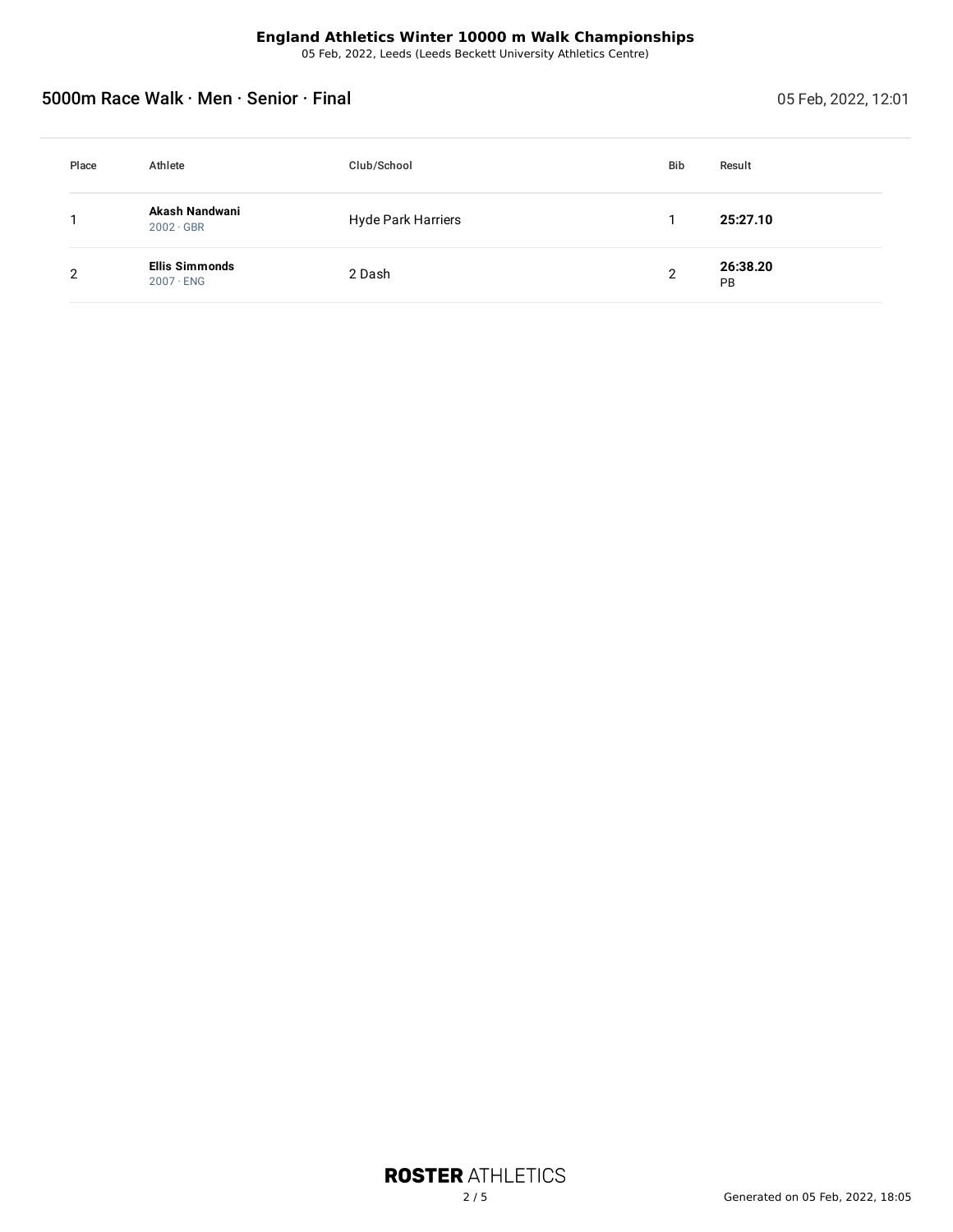05 Feb, 2022, Leeds (Leeds Beckett University Athletics Centre)

# 5000m Race Walk · Women · Senior · Final 05 Feb, 2022, 12:00

| Place            | Athlete                                            | Club/School               | Bib | Result         |
|------------------|----------------------------------------------------|---------------------------|-----|----------------|
| 1                | <b>Kate Veale</b><br>$1994 \cdot IRL$              |                           | 15  | 23:18.20       |
| $\mathbf{2}$     | <b>Gracie Griffiths</b><br>$2006 \cdot \text{WAL}$ | Pembrokeshire Harriers    | 14  | 25:38.20       |
| 3                | <b>Aisling Lane</b><br>$2005 \cdot IRL$            |                           | 10  | 25:38.80<br>PB |
| 4                | <b>Mia Dunwell</b><br>$2005 \cdot 10M$             | Northern (Isle of Man) AC | 16  | 26:25.80       |
| 5                | Erika Pontarollo<br>$1998 \cdot ITA$               | <b>Hyde Park Harriers</b> | 20  | 27:50.60<br>PB |
| 6                | <b>Sarah Glennon</b><br>$2001 \cdot IRL$           |                           | 18  | 27:57.30       |
| $\boldsymbol{7}$ | <b>Ciara Wilson-Bowen</b><br>$2005 \cdot IRL$      |                           | 12  | 28:16.80<br>PB |
| 8                | Siobhán Doherty<br>$2001 \cdot IRL$                |                           | 19  | 29:02.30<br>PB |
| 9                | Éabha de Faoite<br>$2004 \cdot IRL$                |                           | 13  | 30:43.20<br>PB |
|                  | <b>Natalie Myers</b><br>$1991 \cdot GBR$           | 2 Dash                    | 17  | <b>DNS</b>     |
|                  | <b>Ciara Mooney</b><br>$2005 \cdot IRL$            |                           | 11  | <b>DNS</b>     |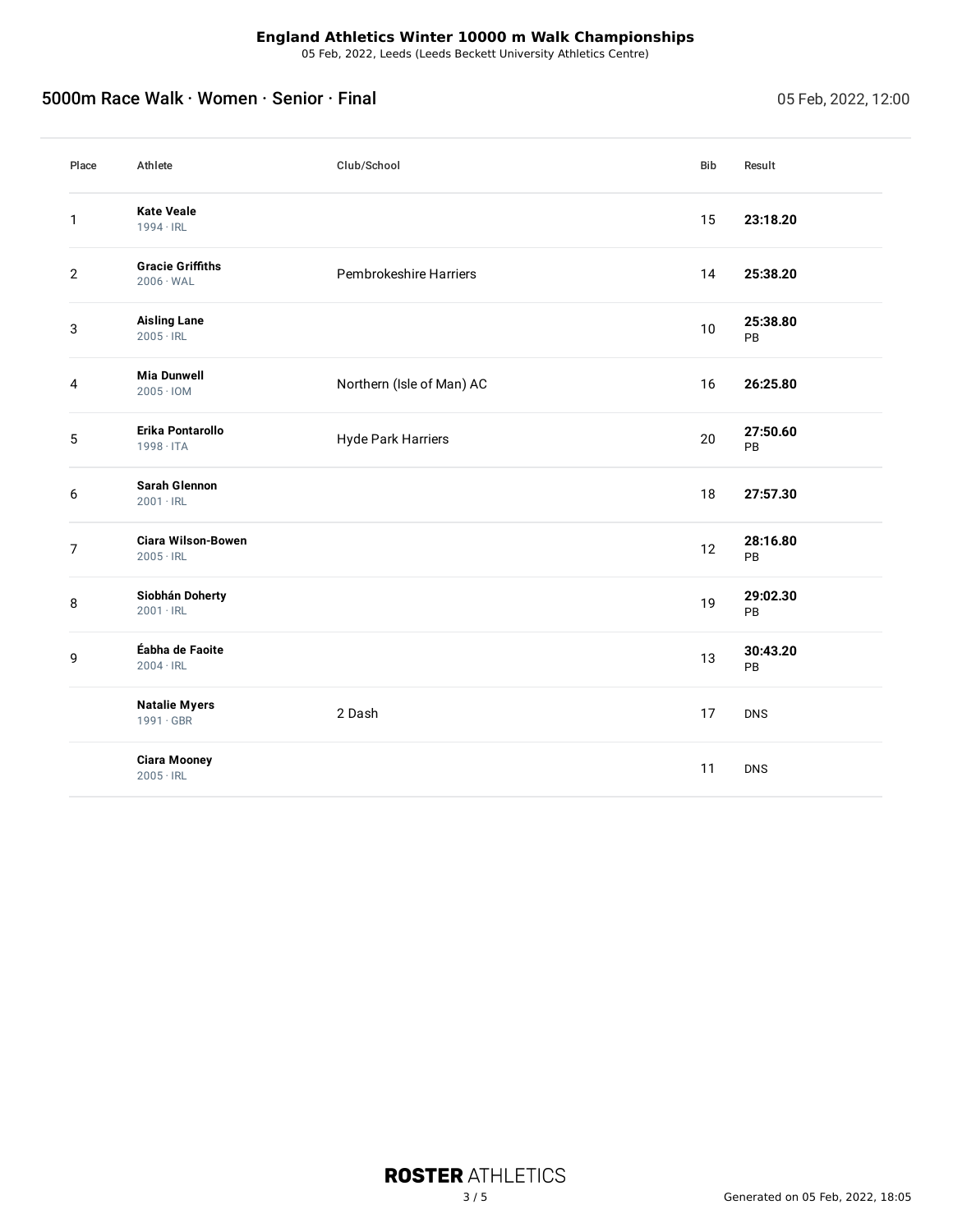05 Feb, 2022, Leeds (Leeds Beckett University Athletics Centre)

# 10000m Race Walk · Men · Senior · Final intervention of the contract of the CO22, 12:01

| Place          | Athlete                                      | Club/School                       | Bib | Result                |
|----------------|----------------------------------------------|-----------------------------------|-----|-----------------------|
| 1              | <b>Christopher Snook</b><br>$2000 \cdot GBR$ | <b>Aldershot Farnham District</b> | 32  | 43:27.60<br>PB        |
| $\overline{2}$ | <b>Oisín Lane</b><br>$2002 \cdot IRL$        |                                   | 36  | 44:26.70              |
| 3              | <b>Tom Partington</b><br>$1999 \cdot GBR$    | <b>Manx Harriers</b>              | 37  | 45:18.30<br><b>SB</b> |
| 4              | Joe Mooney<br>$1998 \cdot IRL$               |                                   | 35  |                       |
| 5              | <b>George Wilkinson</b><br>$2002 \cdot GBR$  | Enfield and Haringey A C          | 34  | 47:14.10              |
| 6              | Luc Legon<br>$1997 \cdot GBR$                | Bexley AC                         | 38  | 47:46.40              |
| 7              | <b>Andrew Glennon</b><br>$2005 \cdot IRL$    |                                   | 30  | 47:49.50<br>PB        |
| 8              | <b>Christian Hopper</b><br>$2004 \cdot GBR$  | Cambridge Harriers                | 31  | 49:56.80<br>PB        |
| 9              | <b>David Annetts</b><br>$1964 \cdot GBR$     | North Herts RR                    | 33  | 54:47.90              |